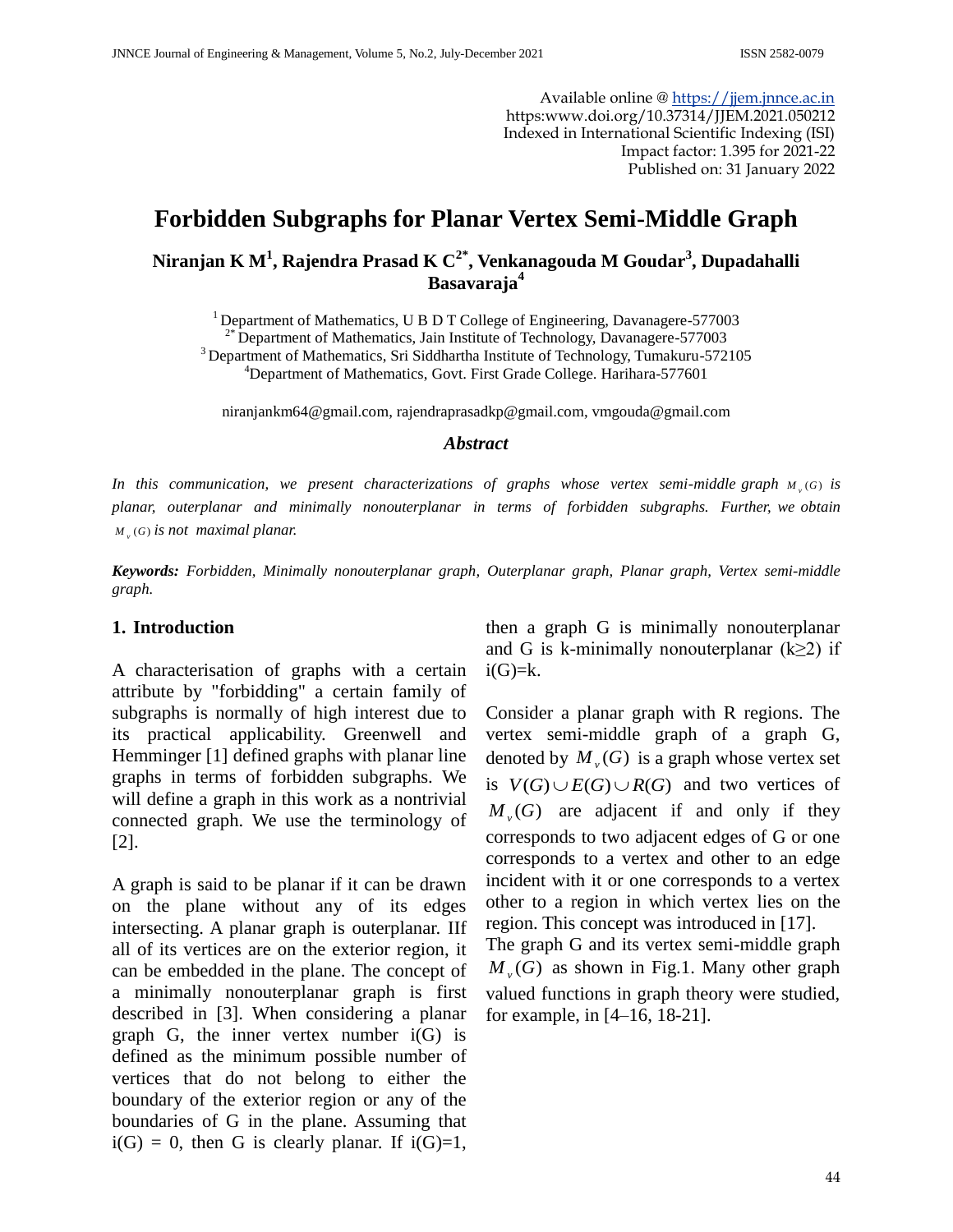

Figure 1: The graph G and its  $M_{\nu}(G)$ .

#### **2. Preliminaries**

**Theorem 2.1.** [17] For every planar graph G,  $C_r[M_{\nu}(G)] = 1$  if and only if  $G = C_3$  or  $K_{1,3}(P_{n_1}, P_{n_2}, P_{n_3})$ , Where  $n_1, n_2, n_3 \ge 0$ .

**Theorem 2.2.** [17] For every planar graph G,  $C_r[M_{\nu}(G)] = 2$  if and only if  $G = C_4$  or  $B_{2,2}$ or subdivision of any edge in  $B_{2,2}$  or  $C_3(P_{n_1})$ , Where  $n_1 \geq 1$ .

**Theorem 2.3.** [17] For every graph G,  $M_v(G)$ is planar if and only if  $G = P_n$ .

**Theorem 2.4.** [17] For every planar graph G,  $M_{\nu}(G)$  is outerplanar if and only if  $G = P_2$ .

**Theorem 2.5.** [17] The  $M_v(G)$  of a conneccted graph G is k-minimally nonouterplanar  $k \in I^+$  if and only if  $G = P_{k+2}$ .

### **3. Main Results**

**Theorem 3.1.** For every graph G,  $M_v(G)$  is not maximal planar.

Proof. Since E(G) and R(G) are independent set of vertices of  $M_{\nu}(G)$  and also it is possible to join at least two vertices of E(G) without

loosing planarity. Therefore,  $M_v(G)$  is not maximal planar.

**Theorem 3.2.** The vertex semi-middle graph  $M_{\nu}(G)$  of a graph G is planar if and only if G has no subgraph homeomorphic to  $C_3$  or  $K_{1,3}$ or  $B_{2,2}$ .

Proof. Let  $M_{\nu}(G)$  be planar. By Theorem 2.1, G has no subgraph homeomorphic to  $C_3$ . Suppose G is a  $K_{1,3}$ . By Theorem 2.1, G has no subgraph homeomorphic to  $K_{1,3}$ . Suppose G is  $B_{2,2}$ . By Theorem 2.2, G has no subgraph homeomorphic to  $B_{2,2}$ . Hence G has no subgraph homeomorphic to  $C_3$  or  $K_{1,3}$  or  $B_{2,2}$ .

On the other hand, assume G has no subgraph homeomorphic to  $C_3$  or  $K_{1,3}$  or  $B_{2,2}$ . Assume that G is a cycle of length greater than two, then G contains a subgraph homeomorphic to  $C_3$ , a contradiction. Suppose G is a path of length two adjoined to some vertices on degree of two, then G contains a subgraph homeomorphic to  $K_{1,3}$ . Suppose G is  $K_{2,2}$ then G contains a subgraph homeomorphic to  $B_{2,2}$ . Then Clearly every block of G is a path by Theorem 2.3,  $M_v(G)$  is planar.

**Theorem 3.3.** The  $M_v(G)$  of a graph G is outerplanar if and only if G has no subgraph homeomorphic to  $P_3$ .

Proof. Assume that  $M_\nu(G)$  is outerplanar. By Theorem 2.4, G has no subgraph homeomorphic to  $P_3$ .

On the other hand, assume G has no subgraph homeomorphic to  $P_3$ . Assume G is path of length greater than or equal to 4, then G contains a subgraph homeomorphic to  $P_3$ , a contradiction. Then G must be a outerplanar.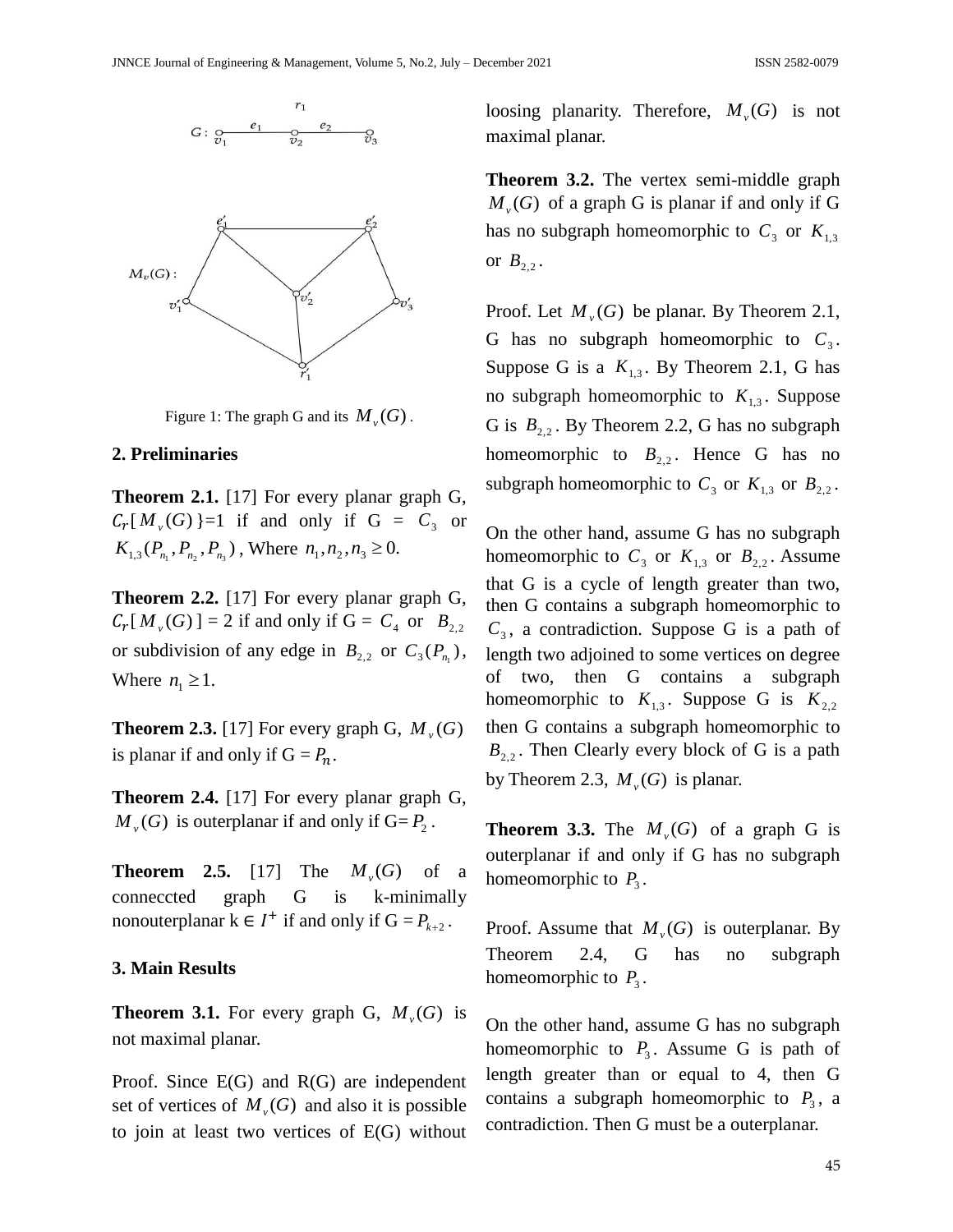**Theorem 3.4.** The vertex semi-middle graph  $M_{\nu}(G)$ of a graph G is minimally nonouterplanar if and only if G has no subgraph homeomorphic to  $P_2$ .

Proof. Suppose  $M_{\nu}(G)$ minimally nonouterplanar. By Theorem 2.5, G has no subgraph homeomorphic to  $P_2$ .

Conversely, suppose G has a subgraph homeomorphic to  $P_2$ . Then clearly G is  $P_3$ . By Theorem 2.5,  $M_{\nu}(G)$ is minimally nonouterplanar.

**Theorem 3.5.** If G is a  $P_2$ ,  $M_v(G)$  is maximal outerplanar.

Proof. Suppose G is a  $P_2$ . By Theorem 2.4  $M_{\nu}(G)$  is  $C_4$ , which is a outerplanar.

Suppose G is a  $P_3$ . Then  $M_v(G)$  is 1minimally nonouterplanar. Hence for G is a  $P_2$ then  $M_{\nu}(G)$  is maximal outerplanar.

## **4. Conclusion**

In this communication, we discuss the planar, outerplanar and minimally nonouterplanar of vertex semi-middle graph in terms of forbidden subgraphs. Also we discuss  $M_{\nu}(G)$ is not maximal planar.

## **References**

1. D.L.Greenwell and R.L.Hemminger, Forbidden Subgraphs for Graphs With Planar Line Graph, Discrete Math., Vol.2, 1972, pp. 31-34.

2. V.R.Kulli, College Graph Theory, Vishwa International Publications, Gulbarga, India, 2012.

3. Kulli V.R., Minimally nonouterplanar graphs, Proc. Indian Nat Sci Acad., Vol.A41, 1975, pp. 275-280.

4. Kulli V.R, Niranjan K.M., The Semi-Splitting Block Graph of A Graph, Journal of Scientific Research, Vol.2, No.3, 2010, pp. 485-488.

5. Kulli V.R., On Minimally Nonouterplanar Graphs, Proc. Indian. Nat. Sci. Acad, Vol.41, 1975, pp. 275-280.

6. Kulli V.R., The Semitotal Block Graph and Total-Block Graph of A Graph of A Graph, Indian J. Pure Appl. Math., Vol.7, 1976, pp. 625-630.

7. Kulli V.R., Akka D.G., Characterization Of Minimally Nonouterplanar Graphs, J. Karnatak Univ. Sci., Vol.22, 1977, pp. 67-73.

8. Kulli V.R, Basavanagoud B, Niranjan K.M., Quasi-Total Graphs With Crossing Numbers, Journal of Scientific Research, Vol.2, No.2, 2010, pp. 257-263.

9. Kulli V.R., Niranjan K.M., On Minimally Nonouterplanarity of The Semi-Total (Point) Graph of A Graph, J. Sci. Res., Vol.1, No.3, 2009, pp.551-557.

10. Kulli VR, Niranjan KM. The semi-image neighbourhood block graph of a graph. Asian Journal of Mathematics and computer research.2020;27(2):36-41(submitted).

11. Kulli V.R., Niranjan K.M., The Total Closed Neighbourhood Graphs with Crossing Number Three and Four, Journal of Analysis and Computation, Vol.1, No.1, 2005, pp. 47- 56.

12. Maralabhavi Y.B, Muddebihal, Venkanagouda M. Goudar, On Pathos Edge Semi Entire Graph Of A Tree, In the Far East J App Math, Vol.27, No.1, 2007, pp. 85-91.